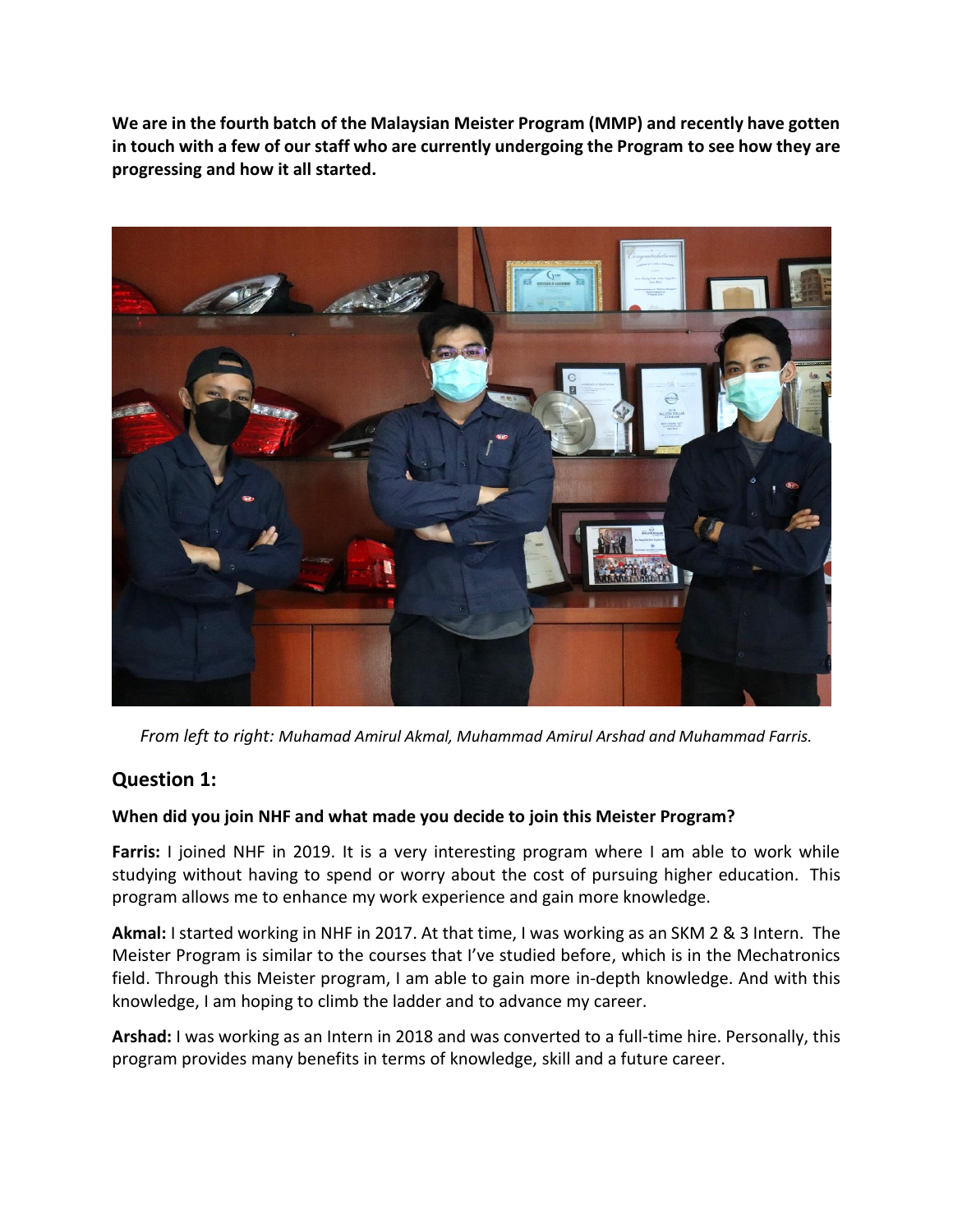# **Question 2:**

### **Working while studying can be challenging at times, how are you coping so far?**

**Farris:** It has been very challenging for me because we need to arrange and manage our time well. It is hard to strike the right balance. Besides, when Covid-19 pandemic hit, our final project date had to be extended.

**Akmal:** I found it difficult at first to balance between working and studying. There are a lot of assignments to complete, but I believe I am quite organized and able to plan a systematic schedule.

**Arshad:** It is definitely challenging for me because I need to balance my time between working and studying. Sometimes, I did not get enough rest and got stressed out. However, it did not stop me from continuing to succeed in the Meister program.

## **Question 3:**

#### **Who is your source of inspiration?**

**Farris:** My source of inspiration comes from the specialists and engineersin NHF. They have given me a lot of encouragement to join this Program and I am thankful to have been exposed to this Program.

**Akmal:** I am thankful to one of the HR personnel who offered me this opportunity to upgrade my certification level by joining this Program. Next, would be the technicians in NHF who have given me a lot of encouragement to join the Meister Program.

**Arshad:** Similar to Farris, my source of inspiration is from the great people in NHF. They are the supervisors, specialists and engineers here. I hope I can be as skillful and experienced as them in the near future.



## **Question 4:**

## **What have you learned so far?**

**Farris:** I definitely have learned a lot of new things through this Program such as system upgrade wiring, robot system and factory 4.0. The exposure makes me want to learn more and gain more new knowledge that is different from my field of study.